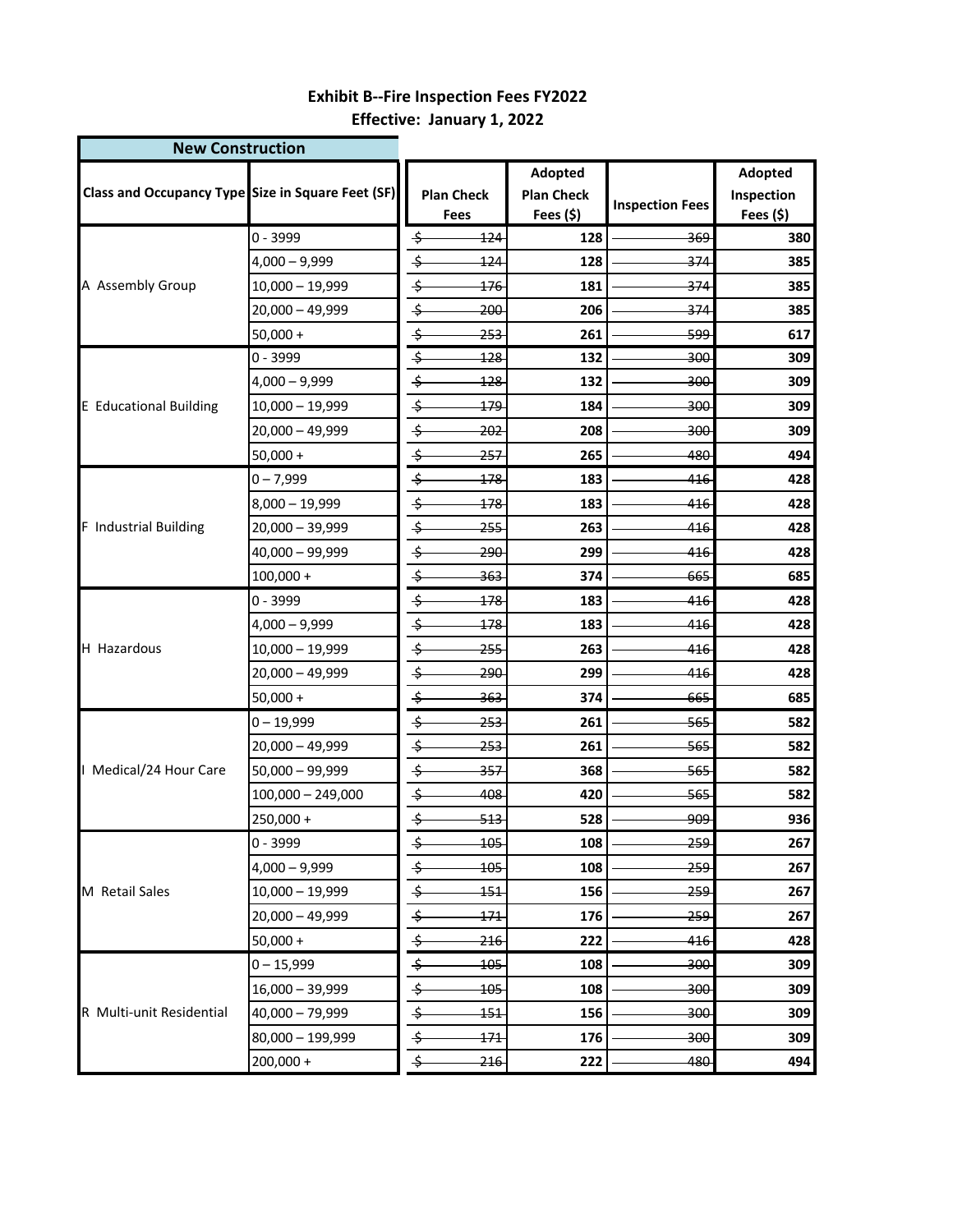## **Effective: January 1, 2022 Exhibit B--Fire Inspection Fees FY2022**

| <b>New Construction</b>            |                   |                   |                |     |                |       |
|------------------------------------|-------------------|-------------------|----------------|-----|----------------|-------|
|                                    | $0 - 1,999$       | \$                | 91             | 94  | <del>300</del> | 309   |
| S Repair Garage / Storage          | $2,000 - 4,999$   | \$                | 91             | 94  | 300            | 309   |
|                                    | $5,000 - 9,999$   | \$                | 128            | 132 | <del>300</del> | 309   |
|                                    | 10,000 - 24,999   | \$                | 142            | 146 | <del>300</del> | 309   |
|                                    | $25,000 +$        | \$                | 180            | 185 | 480            | 494   |
|                                    | $0 - 19,999$      | \$                | -71            | 73  | 222            | 229   |
|                                    | 20,000 - 49,999   | $\Rightarrow$     | 71             | 73  | <del>222</del> | 229   |
| Warehouse / Parking<br>Structure   | 50,000 -,99,999   | $\overline{\div}$ | 101            | 104 | 222            | 229   |
|                                    | 100,000 - 249,999 | \$                | 114            | 117 | <del>222</del> | 229   |
|                                    | 250,000+          | $\overline{\div}$ | 144            | 148 | 354            | 365   |
|                                    | $0 - 19,000$      | \$                | 71             | 73  | 185            | 191   |
|                                    | $20,000 - 49,999$ | \$                | 71             | 73  | 185            | 191   |
| <b>U Accessory Building</b>        | $50,000 - 99,999$ | $\overline{\div}$ | 101            | 104 | 185            | 191   |
|                                    | 100,000 - 249,999 | \$                | 114            | 117 | 185            | 191   |
|                                    | 250,000+          | \$                | 144            | 148 | <del>298</del> | 307   |
|                                    | $0 - 19,000$      | \$                | -71            | 73  | 185            | 191   |
|                                    | 20,000 - 49,999   | \$                | -71            | 73  | <del>185</del> | 191   |
| Shell<br>Buildings/Unspecified Use | $50,000 - 99,999$ | $\overline{\div}$ | 101            | 104 | 185            | 191   |
|                                    | 100,000 - 249,999 | \$                | 114            | 117 | <u> 185</u>    | 191   |
|                                    | 250,000+          | \$                | 144            | 148 | <del>298</del> | 307   |
|                                    | $0 - 3999$        | \$                | 128            | 132 | 259            | 267   |
|                                    | 4,000 - 9,999     | \$                | <u> 128</u>    | 132 | <del>259</del> | 267   |
| B Offices, etc.                    | $10,000 - 19,999$ | \$                | 179            | 184 | 259            | 267   |
|                                    | 20,000 - 49,999   | \$                | 202            | 208 | <del>259</del> | 267   |
|                                    | $50,000 +$        | $\overline{\div}$ | 257            | 265 | 416            | 428   |
|                                    | $0 - 39,999$      | \$                | <del>396</del> | 408 | 416            | 428   |
|                                    | 40,000 - 99,999   | $\Rightarrow$     | <del>396</del> | 408 | 416            | 428   |
| <b>High Rise Systems</b>           | 100,000 - 199,999 | $\overline{\div}$ | 565            | 582 | 416            | 428   |
|                                    | 200,000 - 499,999 | \$                | 645            | 664 | 416            | 428   |
|                                    | $500,000 +$       | \$                | 813            | 837 | 665            | 685   |
|                                    | $0 - 7,999$       | \$                | 346            | 356 | 680            | 700   |
|                                    | $8,000 - 19,999$  | $\frac{1}{2}$     | 346            | 356 | 680            | 700   |
| NFPA 13 / 13R Sprinkler<br>System  | 20,000 - 39,999   | $\overline{\div}$ | 494            | 509 | 680            | 700   |
|                                    | 40,000 - 99,999   | \$                | <del>561</del> | 578 | 680            | 700   |
|                                    | $100,000 +$       | \$                | 708            | 729 | 1,202          | 1,238 |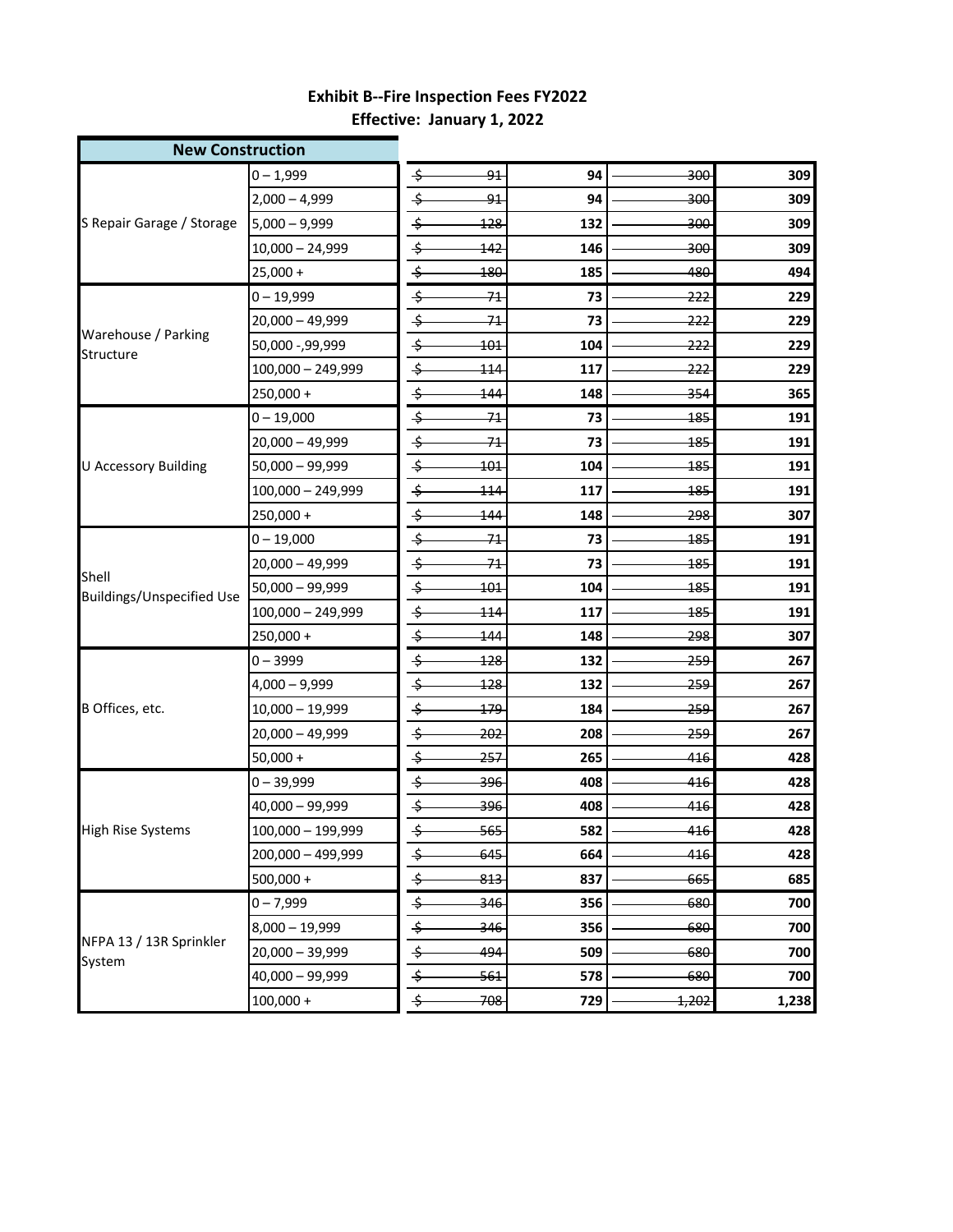## **Effective: January 1, 2022 Exhibit B--Fire Inspection Fees FY2022**

| <b>New Construction</b> |                     |                 |     |                 |       |
|-------------------------|---------------------|-----------------|-----|-----------------|-------|
| Fire Alarm System       | $0 - 7,999$         | <del>335</del>  | 345 | -565-           | 582   |
|                         | $8,000 - 19,999$    | <del>335</del>  | 345 | <del>565</del>  | 582   |
|                         | $20,000 - 39,999$   | 478             | 492 | $-565$          | 582   |
|                         | 40,000 - 99,999     | 543             | 559 | <del>565.</del> | 582   |
|                         | $100,000 +$         | 686             | 707 | -909            | 936   |
| Smoke Removal System    | $0 - 19,999$        | 438<br>-Ş       | 451 | $-951$          | 980   |
|                         | $20,000 - 49,999$   | 438             | 451 | -951            | 980   |
|                         | $50,000 - 99,999$   | 624             | 643 | $-951$          | 980   |
|                         | $100,000 - 249,999$ | <del>709-</del> | 730 | <del>951</del>  | 980   |
|                         | $250,000 +$         | 896             | 923 | 1,526           | 1,572 |

| <b>Remodel and Improvement Fees</b> |                   |                   |             |            |
|-------------------------------------|-------------------|-------------------|-------------|------------|
|                                     |                   | Adopted           |             | Adopted    |
| <b>Class and Occupancy Type</b>     | <b>Plan Check</b> | <b>Plan Check</b> | Inspection  | Inspection |
|                                     | <b>Fees</b>       | Fees $(5)$        | <b>Fees</b> | Fees $(5)$ |
| A Assembly Group                    | 64                | 66                | <u> 188</u> | 194        |
| <b>E</b> Educational Building       | 65                | 67                | 150-        | 155        |
| <b>F</b> Industrial Building        | $\overline{91}$   | 94                | 208         | 214        |
| H Hazardous                         | $\overline{91}$   | 94                | 208         | 214        |
| Medical/24 Hour Care                | $\overline{128}$  | 132               | 281         | 289        |
| <b>M</b> Retail Sales               | 55-               | 57                | 132         | 136        |
| R Multi-unit Residential            | 55                | 57                | 150         | 155        |
| S Repair Garage / Storage           | 45<br>٠S          | 46                | 150         | 155        |
| Warehouse / Parking Structure       | 36                | 37                | 109         | 112        |
| <b>U Accessory Building</b>         | မို<br>ي۔         | 37                | -95         | 98         |
| B Offices, ETC.                     | 65                | 67                | 132         | 136        |

| <b>Pyrotechnic Display Fees (8.52.)</b>                             |                       |  |  |
|---------------------------------------------------------------------|-----------------------|--|--|
| <b>Pyrotechnic Display</b><br>description                           | <b>Venue Capacity</b> |  |  |
| Fire Performance Art<br>Venue & Pyrotechnic<br>Special Event permit | 1 - 500 people        |  |  |
|                                                                     | 501 - 1,000 people    |  |  |
|                                                                     | $1,001 - 5,000$       |  |  |
|                                                                     | Each additional       |  |  |
|                                                                     | 0 - 20 feet           |  |  |
| Aerial Pyrotechnic                                                  | 21 - 50 feet          |  |  |
| Display permit                                                      | greater than and      |  |  |

| <b>Display Fees</b> | <b>Adopted</b><br><b>Display</b><br>Fees (\$) |
|---------------------|-----------------------------------------------|
| \$<br>162           | 167                                           |
| ċ<br>20             | 213                                           |
| \$                  | 243                                           |
|                     | 45                                            |
| ċ<br>21             | 218                                           |
| \$                  | 281                                           |
|                     | 346                                           |